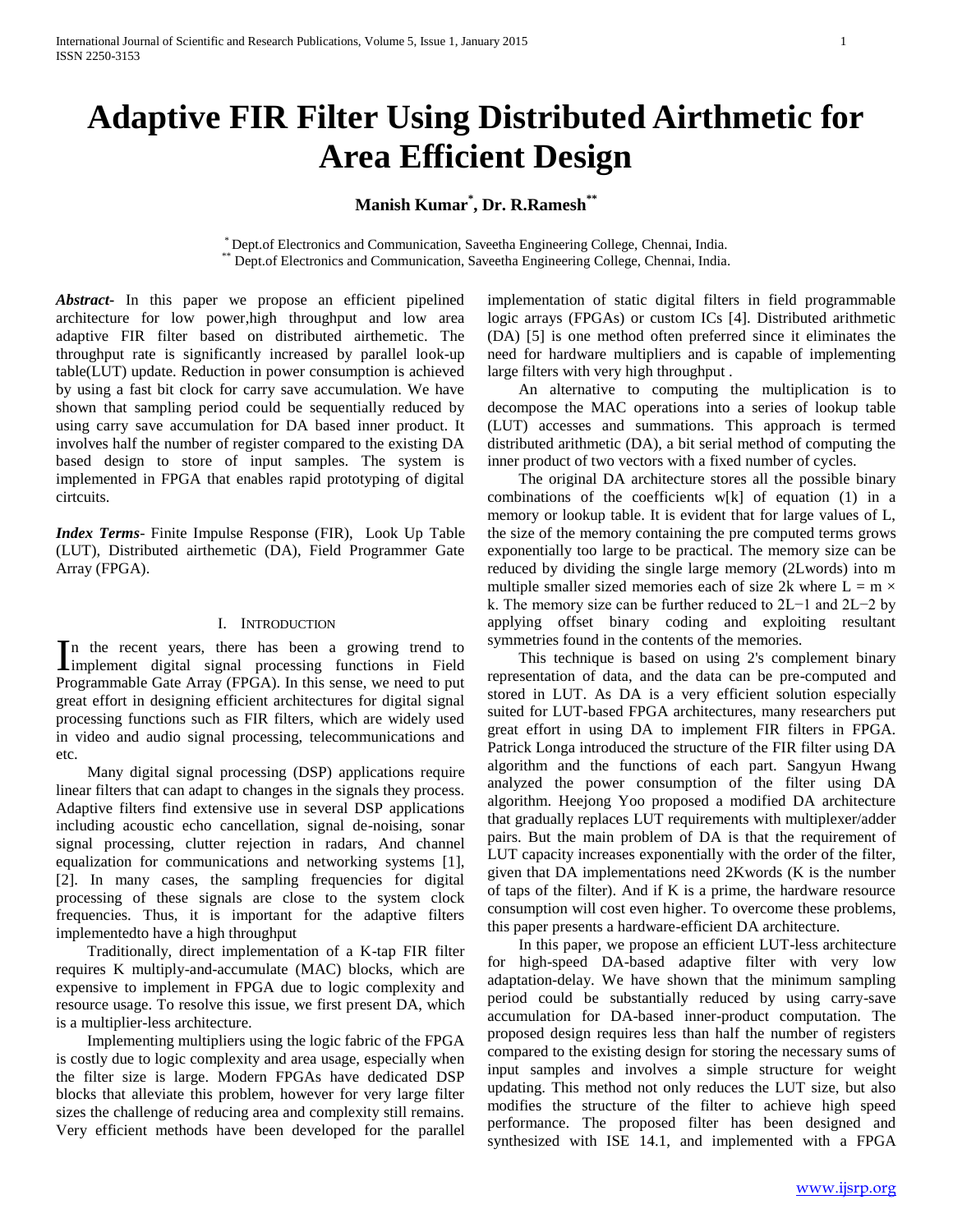SPARTAN3E device. Our results show that the proposed DA architecture can implement Adaptive FIR filters with high speed.

 In the next Section, we present a brief review of the LMS adaptive algorithm, followed by the description of the proposed DA-based technique for adaptive filter in Section III. The structure of proposed adaptive filter is described in Section IV. We provide the synthesis report and X-power Analysis of the proposed structure [8] in Section V, and conclusions are given in Section VI.

## II. REVIEW OF LMS ADAPTIVE ALGORITHMS

 During each cycle, the LMS algorithm computes a filter output and an error value of magnitude equal to the difference between the current filter output and the desired response. The estimated error is then used to update the filter weights in every training cycle. The weights of LMS adaptive filter during the *n*th iteration are updated according to the following

equations.

| (1a) |
|------|
|      |
| (1b) |
|      |
| (1c) |
|      |

 $X_n$  and  $W_n$  are the input vector and the weight vector, respectively, at the *n*th training iteration, and given by

$$
X_n = [\ x(n), x(n-1), ..., x(n-N+1)]^T W_n = [\ w_n(0), w_n(1), ..., w_n(N-1)]^T
$$

 $d(n)$  is the desired response and  $y(n)$  is the filter output of the *n*th iteration. *e*(*n*) denotes the error computed during the *n*th iteration which is used to update the weights, and  $\mu$  is the m convergence-factor. *N* is the order of the LMS adaptive filter.. The weight-update equation of such delayed LMS adaptive filter is given by

$$
W_{n+1} = W_n + \mu e(n-m).X_{n-m}
$$
 (2)

 The block diagram of delayed LMS adaptive filter is depicted in Fig. 1. It can be seen that the adaptation-delay *m* is the number of cycles required for the error corresponding to any given sampling instant to become available to the weight adaptation circuit. In the conventional delayed LMS algorithm.



**Fig. 1. Pipelined LMS adaptive filter.**

 (Fig.1), the adaptation-delay of *m* cycles amounts to the delay introduced by the whole of adaptive filter structure consisting of FIR filtering and weight adaptation process. It is shown in [9] that the adaptation-delay of conventional LMS could be decomposed into two parts, where one part is the delay introduced by the pipeline stages in the FIR filtering and the other part is due to the delay involved in pipelining the weight adaptation process. Based on such a decomposition of delay, a pipelined LMS adaptive filter could be implemented by a structure shown in Fig.2. Assuming that the latency of computation of error is *n*1 cycles, the error computed by the structure at the *n*th cycle is *e*(*n−n*1), which is used with the input samples delayed by *n*1 cycles to generate the weight increment term. The weight-update equation of the pipelined LMS algorithm is given by

| $W_{n+1} = W_n + \mu e(n-n1) \cdot X_{n-n1}$ | (3a) |
|----------------------------------------------|------|
| where                                        |      |
| $e(n-n1) = d(n-n1) - y(n-n1)$                | (3b) |
| and                                          |      |
| $Y(n) = w_n^T - n2.x_n$                      | (3c) |

 We can notice that during weight adaptation, the error with *n*1 delays is used while the filtering unit uses the weights delayed by *n*2 cycles.

## III. PROPOSED DA APPROACH FOR ADAPTIVE FIR FILTER

 As discussed in the previous Section, the LMS adaptive filter consists of two main computational blocks, namely (i) the error-computation block which performs an *N*-point innerproduct computation followed by error calculation and (ii)



**Fig. 2. Modified pipelined LMS adaptive filter.**

the weight-update block which performs *N*-multiplication accumulation to obtain the new filter weights. For simplicity of presentation let the inner-product of (1c) be given by

$$
N-1
$$
  

$$
Y = \sum wk \; sk \; (4) \; k =0
$$

where *wk* and *xk* for  $0 \le k \le N-1$  form the *N*-point vectors corresponding the current weights and recent-most  $N-1$  input, respectively. Similarly, the weight-update equation (3a) be expressed in a generalized form

$$
(w_k)_{new} = w_k + \mu e.x_k \quad \text{for } 0 \le k \le N-1 \tag{5}
$$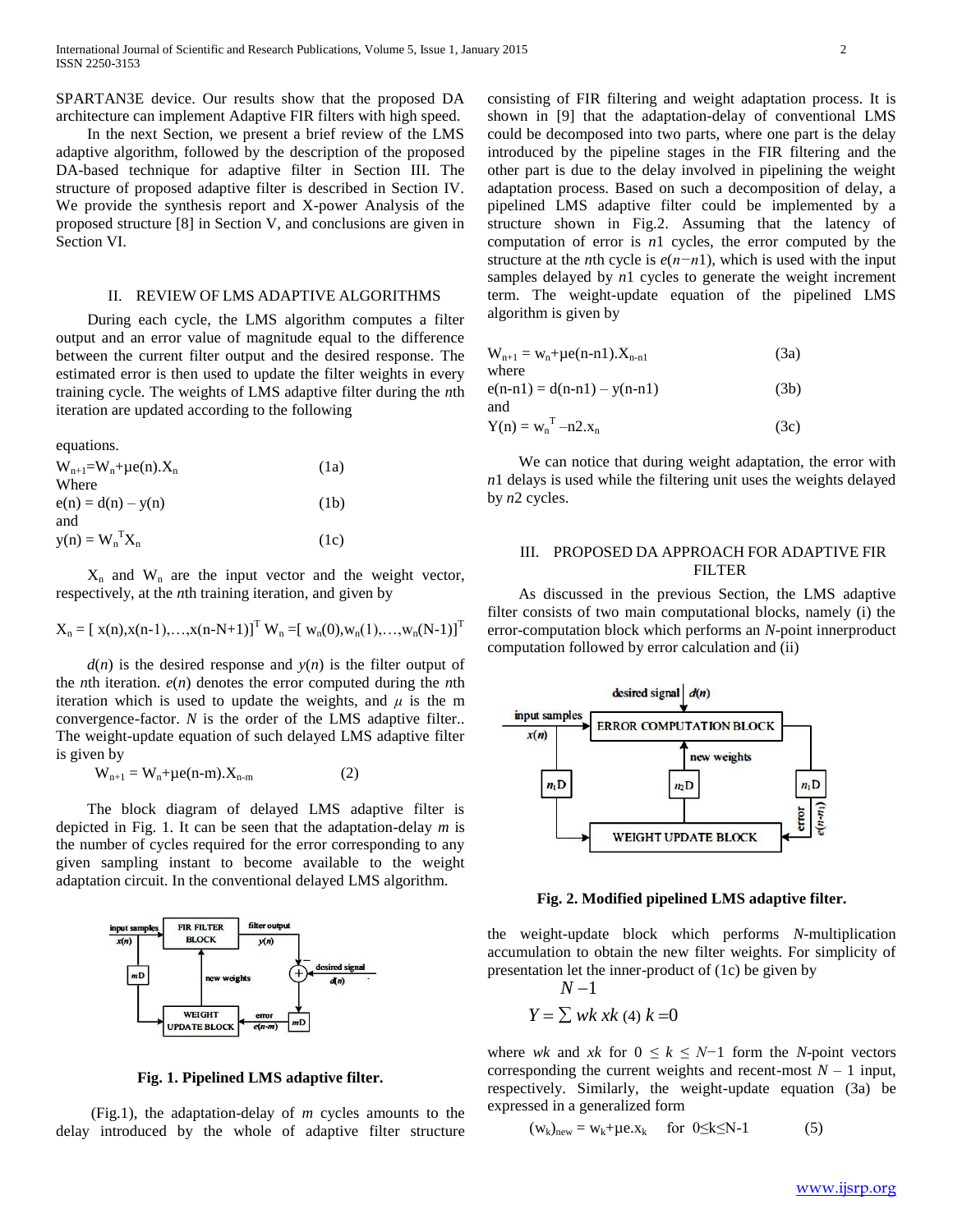International Journal of Scientific and Research Publications, Volume 5, Issue 1, January 2015 3 ISSN 2250-3153

#### A. DA Approach for Inner-Product Computation

 Assuming *L* to be the word-length, each component of input vector **x** may be expressed in two's complement representation:

$$
w_k = -w_k + \sum_{l=1}^{L-1} w_{kl} 2^{-l}
$$
 (6)

 where *xkl* denotes the *l*th bit of *xk*. Substituting (6), we can write  $(4)$  in an expanded form:

$$
Y = -\sum_{k=0}^{N-1} \sum_{\substack{k \ k \ b}}^{N-1} \sum_{\substack{k=0 \ k \ b}}^{N-1} \sum_{\substack{k=0 \ k \ b}}^{L-1} \sum_{\substack{k=0 \ k \ b}}^{N} \sum_{\substack{k=0 \ k \ b}}^{N-1} \sum_{\substack{l \ b \ l \ b}}^{N-1} \frac{1}{l}} \tag{7}
$$

 To convert the sum-of-products form of inner-product of (4) into a distributed form, the order of summations over the indices *k* and *l* in (7) can be interchanged to

$$
Y = -\sum_{k=0}^{N-1} \begin{array}{ccc} k & k \\ k & k \end{array} + \sum_{k=1}^{L-1} \begin{array}{ccc} 1 & -1 \\ 2 & 1 \end{array} \begin{array}{ccc} 1 & 0 \\ 1 & k \end{array} \begin{array}{ccc} 1 & 0 \\ 1 & 1 \end{array} \begin{array}{ccc} 1 & 0 \\ 1 & 1 \end{array} \end{array} \tag{8}
$$

and the inner-product given by (8) can be computed as  $I=1$ 

$$
Y = \left[\begin{array}{c} 2^{-l} \\ \Sigma^{2-l} \end{array}\right] - y \tag{9b}
$$

$$
l=1 \qquad l \qquad 0
$$

Where

$$
N-1
$$
  
\n
$$
y_l = \sum x_k w_{kl}
$$
  
\n
$$
k=0
$$
\n(9a)

Since any element of the *N*-point bit-sequence  $\{xkl\}$  for  $0 \le k$ *≤ N −* 1*}* can either be 0 or 1, the partial sum *yl* for 0 *≤ l ≤ L −* 1, can have 2*N* possible values. If all the 2*N* possible values of *yl* are pre-computed and stored in a lookup table (LUT), the partial sums *yl* can be read out from the LUT using the bit-sequence *{xkl* for  $0 \leq k \leq N - 1$ *j* as address-bits for computing the innerproduct.

 The inner-product can, therefore, be calculated according to (9), in *L* cycles of shift-accumulation followed by LUT-read operations corresponding to *L* number of bit-slices  $\{xkl\}$  for  $0 \leq l$ *≤ L −* 1 as shown in Fig.3.



 Fig. 3. Block diagram of conventional DA-based implementation of 4-point inner-product.  $\{x3\frac{lx}{2\frac{lx}{lx}}\}$  for  $0 \leq l$ *≤* (*L −* 1) which constitute the bit-slices of the input vector are fed as address to the LUT during different bit-cycles.

Note that the partial inner-product *yl* for  $1 \le l \le L - 1$  are added while *y*0 is subtracted. Therefore, sign of the partial sums are required to be modified for  $l = 0$ . All the output bits of the LUT is thus required to pass through XOR gates for necessary sign-modification. To avoid this sign-modification, we can safely assume the signal samples to be unsigned words of size *L*, since we can always obtain unsigned input signal by adding fixed offset when the original input signal is signed. The inner-product given by (9) then can be expressed in a simpler form:

$$
y = \sum_{l=0}^{L-1} \sum_{j=0}^{l} yl
$$
 (10a)

Where

$$
y = \sum_{k=0}^{N-1} w_k x_k
$$
 (10b)

 so that no sign-reversal of LUT output is required before the shift-accumulation. Moreover, the shift-accumulation in Fig.3 involves significant critical-path, which could be replaced by carry-save accumulator, shown in Fig.4. The bit-slices of vector x are fed one after the next in the LSB to MSB order to the carrysave accumulator. The sum and carry words obtained after *L* clock cycles are added together by a final adder.

#### *B. Weight Updating for DA-Based Adaptive Filtering*

 As suggested in [8], we can update LUT location containing the partial inner-products in Fig.3, instead of updating of individual weights. The content of *k*th LUT location is updated according to the relation

$$
(qk)_{new} = qk + \mu e.c_k
$$
 (11)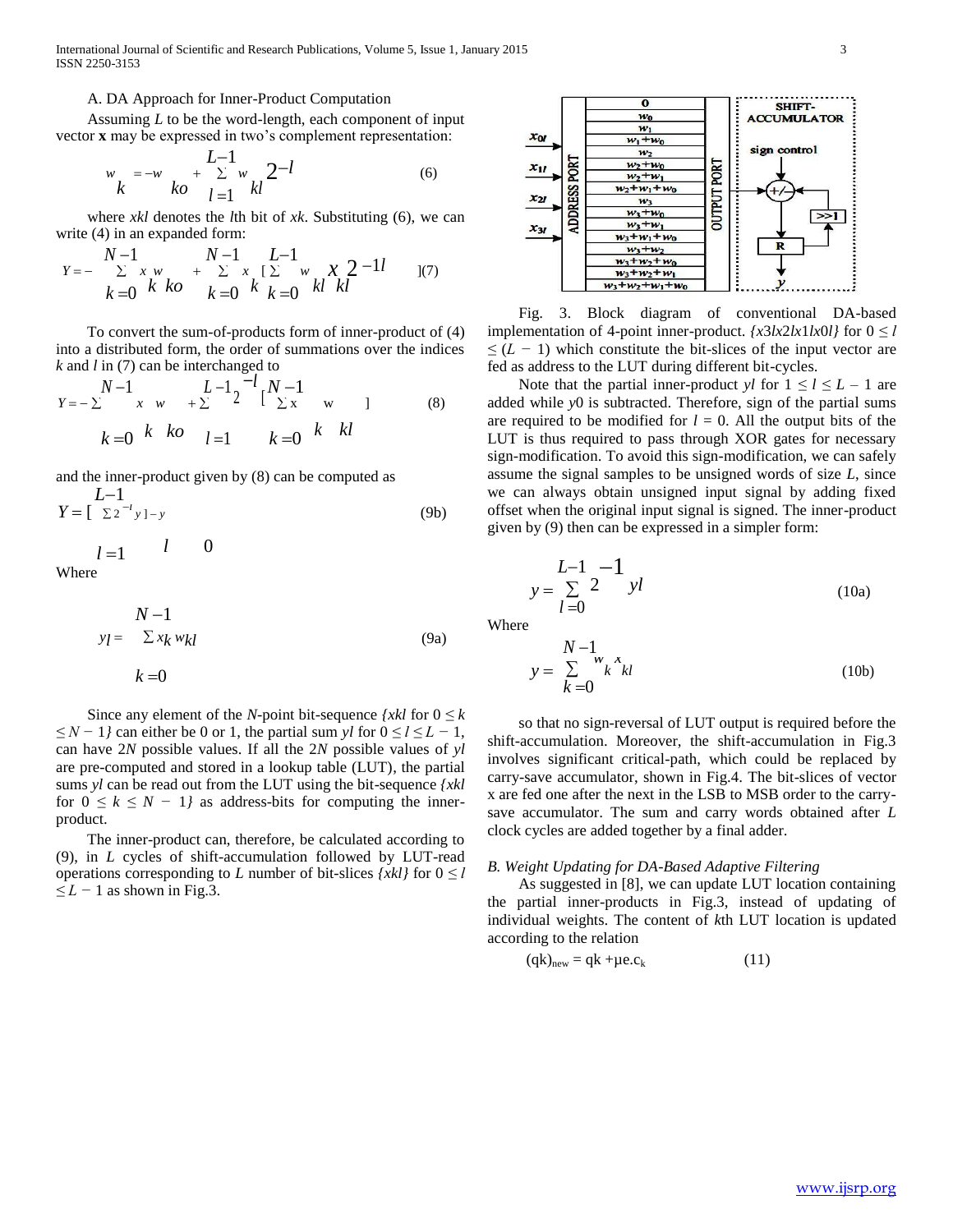

**Fig. 4. Carry-save implementation of shift-accumulation.**

 $kj$  is the  $(j+1)$ th bit of *N*-bit binary representation of integer *k* for  $0 \le k \le 2N - 1$ . Note that *ck* for  $0 \le k \le 2N - 1$  can be pre computed and stored in RAM LUT of 2*N* words. But instead of storing 2*N* words in LUT we need to store (2*N/*2 *−* 1) words in an input register table. The example of such an input table for *N*  $= 4$  is shown in Fig.5. It contains only 7 registers to store the precomputed sums of input words,



**Fig. 5. The input table for generation of possible sums of input samples.**

while 7 new sums are computed by seven adders. Also note that  $c0 = 0$  and  $c1$  is the recent-most input sample which need not be stored in registers

## IV. PROPOSED DA-BASED ADAPTIVE FILTER STRUCTURE

 A straight-forward DA-based implementation of inner product of long vectors requires LUT of very large size. Therefore, the inner-products of long vectors need to be decomposed [10], and accordingly the computation of adaptive filters of large orders need to be decomposed into small adaptive filtering blocks. Therefore, we describe here the proposed DA-

based structures of small order and large order LMS adaptive filters separately in the next two sub-sections.

## A. Proposed Structure for Small Filter Orders

 The proposed structure of DA-based adaptive filter of order  $N = 4$  is shown in Fig.6. The filtering unit of this structure consists of an array of 15 registers R containing the partial innerproducts *yl* for  $0 < l \le 15$  and a 16 : 1 MUX1 to select the content of one of the those registers. Bit-slices of input word  $A =$  $\{x3l \ x2l \ x1l \ x0l\}$  for  $0 \le l \le L - 1$  are fed to the MUX as control in LSB to MSB order, and the output of the MUX is fed to the carry-save accumulator (Fig. 4) for successive accumulation in each cycle. After *L* bit-cycles (The duration of each bit-cycle is equal to sum of one full-adder time *TFA* and a delay of the 16 : 1 MUX.) the carry-save accumulator shift-accumulates all the partial inner-products and generates a sum word and a carry word of size (*W*+2)-bit each.

The weight-update unit for  $N = 4$  consists of an input table consisting of 15 words (shown in Fig.5). The 15 words of input table are fed to 15 barrel-shifters. The barrel-shifter output yields the desired increments to be added with or subtracted from the partial inner-product available in the weight registers. The signbit of the error is used as the control for add/subtract cell such that when sign-bit is 0 or 1 the barrel-shifter output is added with or subtracted from the content of the corresponding weight register, respectively.



**Fig. 6. Proposed structure of DA-based LMS adaptive filter**  of order  $N = 4$ .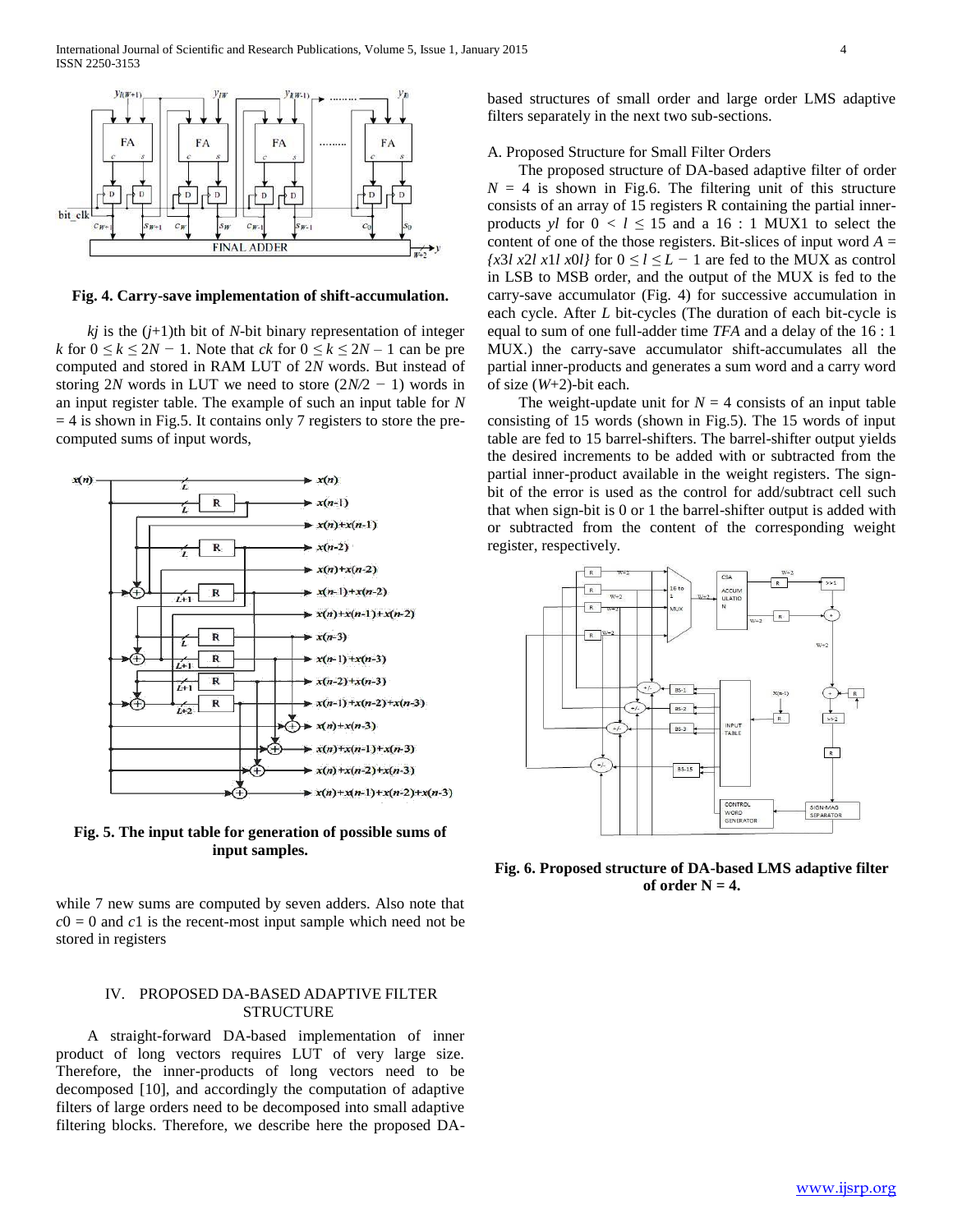|                              | else if $r_5 = 1$ then $t = 1$ ; |
|------------------------------|----------------------------------|
|                              | else if $r_4 = 1$ then $t = 2$ ; |
|                              | else if $r_3 = 1$ then $t = 3$ ; |
|                              | else if $r_2 = 1$ then $t = 4$ ; |
|                              | else if $r_1 = 1$ then $t = 5$ ; |
|                              | else if $r_0 = 1$ then $t = 6$ ; |
| else then $t = 7$ ;          |                                  |
| $r = \text{mag}(\mu e(n-2))$ |                                  |

 Fig. 7. The logic used for generation of control word t for the barrel-shifter.

 Fig. 8. Proposed structure of DA-based LMS adaptive filter of order  $N = 16$  and  $P = 4$ .

## V. SYNTHESIS REPORT, RESULTS AND DISCUSSIONS

 We discuss here the area and power consumption of existing DA based design of [8]. A filter with larger order replicates most part of the circuit for  $N = 4$  and involves some additional adders as shown in Fig. 8. The proposed design involves 16 adders/subtractors (15 for weight-update and 3 in CSA accumulator, final adder and error calculation of Fig. 6, and 7 in the input table of Fig. 5), 15 logarithmic barrel shifters of 3-stage each and 32 registers which is given in fig 9. In X-power analysis in fig 10 we get power consumption of 0.010W. the utilization is 66 out of 7 which provide utilization factor of 10.6. In thermal properties effective TJA is given 40.0C/w. Maximum ambient temperature is given 81.7C. Due to this junction temperature is 28.3C. We have coded the each architecture in verilog and simulate with Xilinx 14.1.

| Macro Statistics      |                |
|-----------------------|----------------|
| # Adders/Subtractors  | : 16           |
| 1-bit adder           | : 7            |
| 1-bit adder carry in  | $\cdot$ 2      |
| 4-bit adder carry out | : 4            |
| 6-bit adder           | $\frac{1}{1}$  |
| 6-bit subtractor      | $\blacksquare$ |
| 7-bit adder           | $\cdot$ 1      |
| <b># Registers</b>    | 106            |
| Flip-Flops            | 106            |
| # Latches             | $\frac{32}{ }$ |
| 1-bit latch           | : 32           |
|                       |                |

#### **Fig 9 Design synthesis**

 $\mathbb{R}$  $E D$ G Total Spartan Ja nm 蘭 103 **Yotage Current (b)** Soure ckl 1.200  $000$  $0010$ nor  $000$ vq100 2500  $0.00$ 0.DOG 000 2500  $0.00$  $000$  $000$ Commercial V Effective TJA Max Ambient Junction Tem Tucical Themal Properties  $[M]$  $\vert 0 \vert$ Total 485 845 Supply Power flw  $001$  $000$  $001$ Charactenzation PRODUCTION v1.1.06-26-09

**Fig 10 X-Power Analysis**

#### VI. CONCLUSION AND FUTURE WORK

 We have suggested an efficient pipelined architecture for low-power, high-throughput, and low-area implementation of DA based adaptive filter. Throughput rate is significantly enhanced by parallel LUT update and concurrent processing of filtering operation and weight-update operation. We have also proposed a carry-save accumulation scheme of signed partial inner products for the computation of filter output. Offset binary coding is popularly used to reduce the LUT size to half for areaefficient implementation of DA [2], [5], which can be applied to our design as well.

#### **REFERENCES**

- [1] B. Widrow and S. D. Stearns, Adaptive signal processing. Prentice Hall, Englewood Cliffs, NJ, 1985.
- [2] S. Haykin and B. Widrow, Least-mean-square adaptive filters. Wiley-Interscience, Hoboken, NJ, 2003.
- [3] M. Meyer and P. Agrawal, ―A modular pipelined implementation of a delayed LMS transversal adaptive filter,‖ in Proc. IEEE International Symposium on Circuits and
- [4] Systems, ISCAS '09, May 1990, pp. 1943– 1946.
- [5] H. Herzberg, R. Haimi-Cohen, and Y. Be'ery,  $-A$  systolic array realization of an LMS adaptive filter and the effects of delayed adaptation,‖ IEEE Transactions on Signal Processing, vol. 40, no. 11, pp. 2799–2803 , Nov. 1992.
- [6] M. Meyer and D. Agrawal, ―A high sampling rate delayed LMS filter architecture,‖ IEEE Transactions on Circuits and Systems II: Analog and Digital Signal Processing, vol. 40, no. 11, pp. 727–729, Nov. 1993.
- [7] S. A. White, —Applications of the distributed arithmetic to digital signal processing: A tutorial review,‖ IEEE ASSP Magazine, vol. 6, no. 3, pp. 5– 19, Jul. 1989.
- [8] D. Allred, H. Yoo, V. Krishnan, W. Huang, and D.
- [9] Anderson, ―A novel high performance distributed arithmetic adaptive filter implementation on an FPGA, lin IEEE International Conference on Acoustics, Speech, and Signal
- [10] Processing, 2004. Proceedings.(ICASSP'04), vol. 5, 2004, pp. 161–164.
- [11] D. J. Allred, H. Yoo, V. Krishnan, W. Huang, and D. V. Anderson, -LMS adaptive filters using distributed arithmetic for high throughput, I IEEE Trans. Circuits and Systems I: Regular Papers, vol. 52, no. 7, pp. 1327– 1337, Jul. 2005.